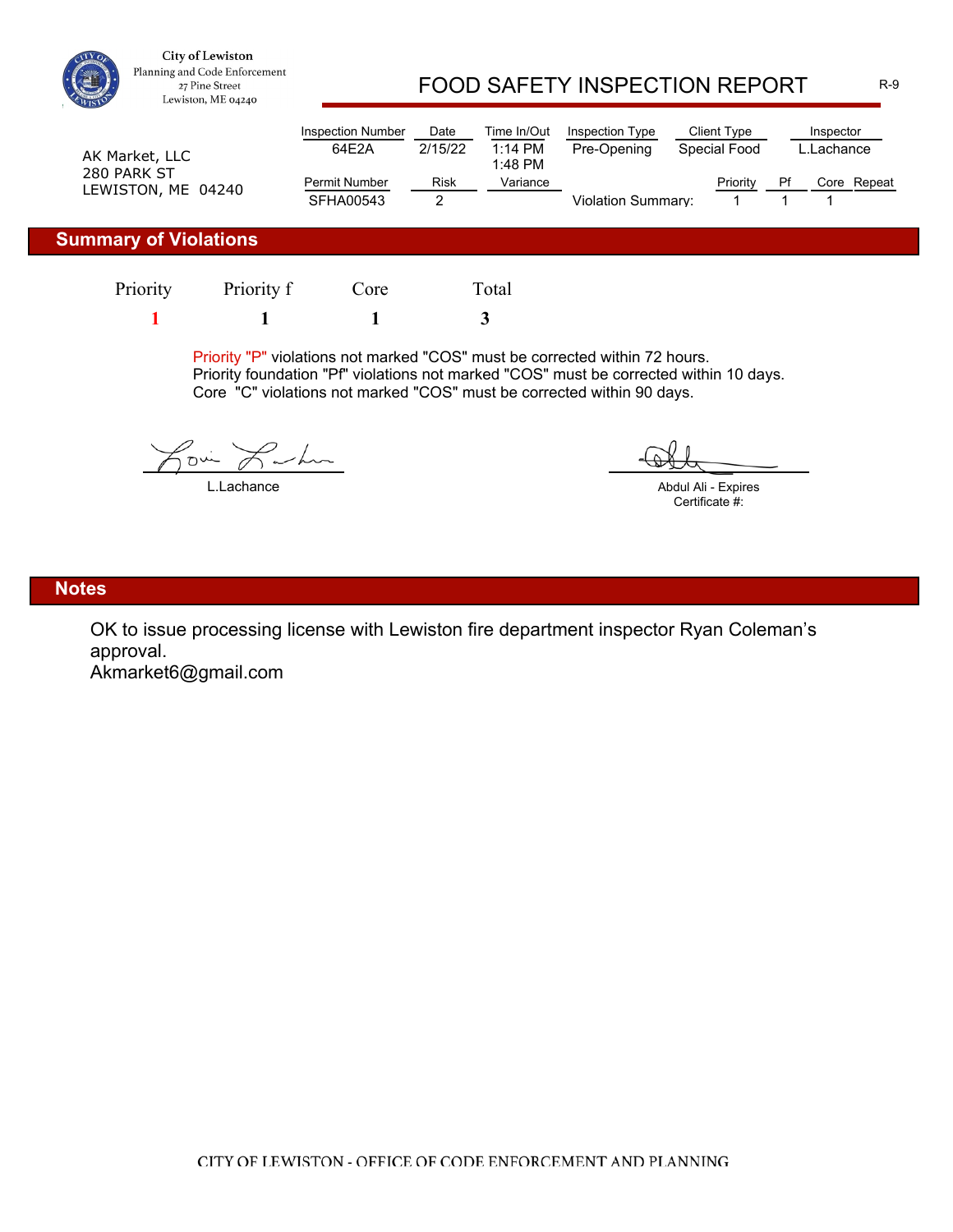## FOOD SAFETY INSPECTION REPORT

Date

2/15/22 1:14 PM

Time In/Out

1:48 PM

Inspection Number

64E2A

AK Market, LLC 280 PARK ST LEWISTON, ME 04240

**Inspection Report (continued)** Report (continued) Repeat Violations Highlighted in Yellow

## **Approved Source**

#### **Food obtained from approved source**

#### **11 3-201.11 (A)(B) Compliance with Food Law - Establishment -**

**Pr** Ethiopian style bread found for sale. Brad came from unlicensed home kitchen. Only sell foods that come from an approved licensed facility. Discard or remove from store. *Code: Food shall be obtained from sources that comply with law. Food prepared in a private home may not be used or offered for human consumption in a food establishment.*

# **Utensils, Equipment and Vending**

#### **Warewashing facilities: installed, maintained & used; test strips**

#### **48 4-302.14 Sanitizing Solution Testing Devices - Meat cutting room -**

**Pf** Chlorine test strips on back order. Receipt denotes the strips will arrive this Friday. Use test strips to maintain 50-99 ppm. *Code: A test kit or other device that accurately measures the concentration of sanitizing solutions shall be provided.*

## **Physical Facilities**



L.Lachance Inspector

2 Page Number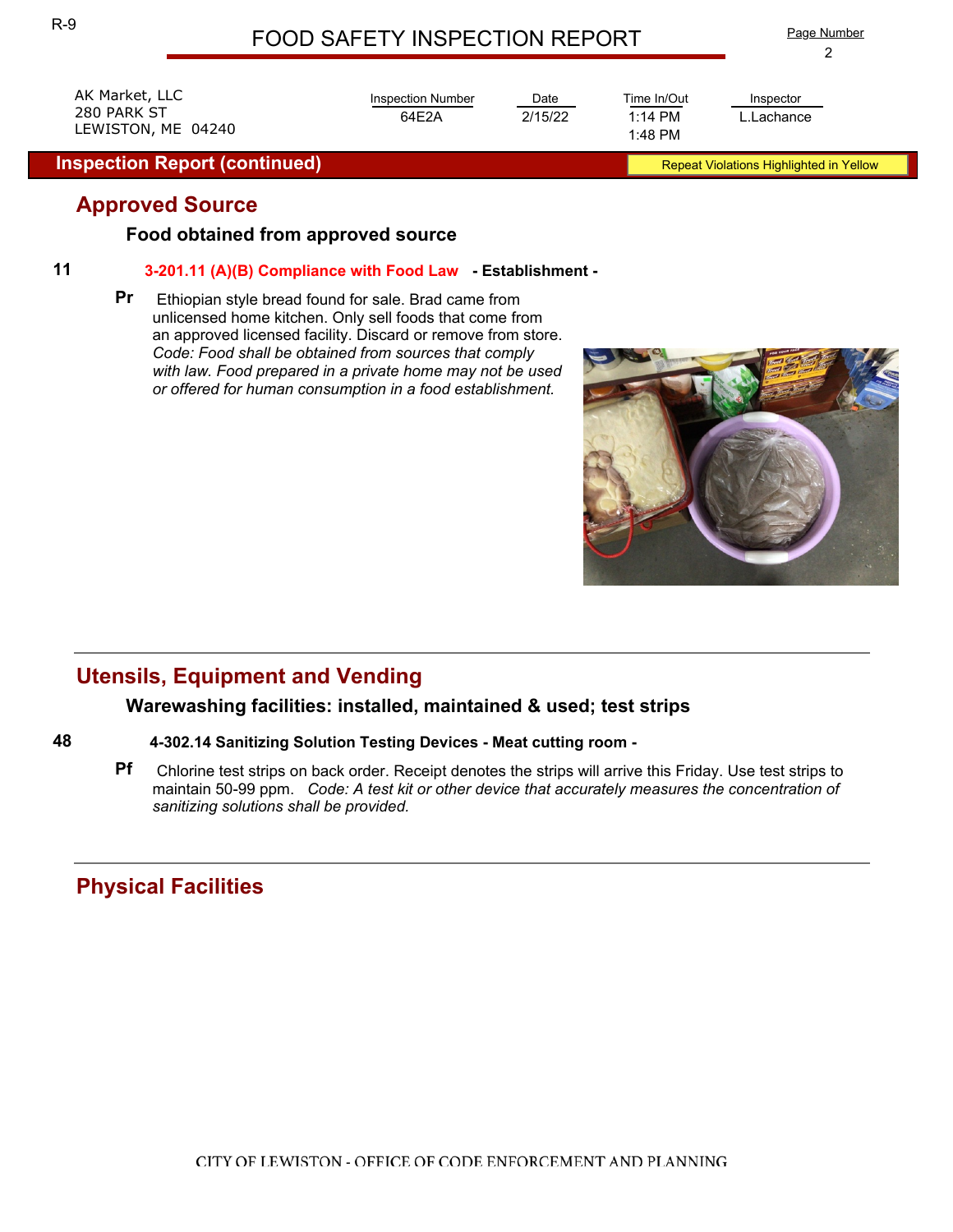# FOOD SAFETY INSPECTION REPORT

3 Page Number

| LEWISTON, ME 04240<br><b>Inspection Report (continued)</b> |                   |         | 1:48 PM     | Repeat Violations Highlighted in Yellow |  |
|------------------------------------------------------------|-------------------|---------|-------------|-----------------------------------------|--|
| AK Market, LLC                                             | Inspection Number | Date    | Time In/Out | Inspector                               |  |
| 280 PARK ST                                                | 64F2A             | 2/15/22 | $1:14$ PM   | L.Lachance                              |  |

### **Physical Facilities installed, maintained & cleaned**

#### **55 6-201.11 Floors, walls and ceilings - Meat cutting room -**

**C** Seal floor and coving below 3 bay sink to be smooth, sealed and easily cleanable. *Code: Except as specified under section 6-201.14 and except for antislip floor coverings or applications that may be used for safety reasons, floors, floor coverings, walls, wall coverings, and ceilings shall be designed, constructed, and installed so they are smooth and easily cleanable.*